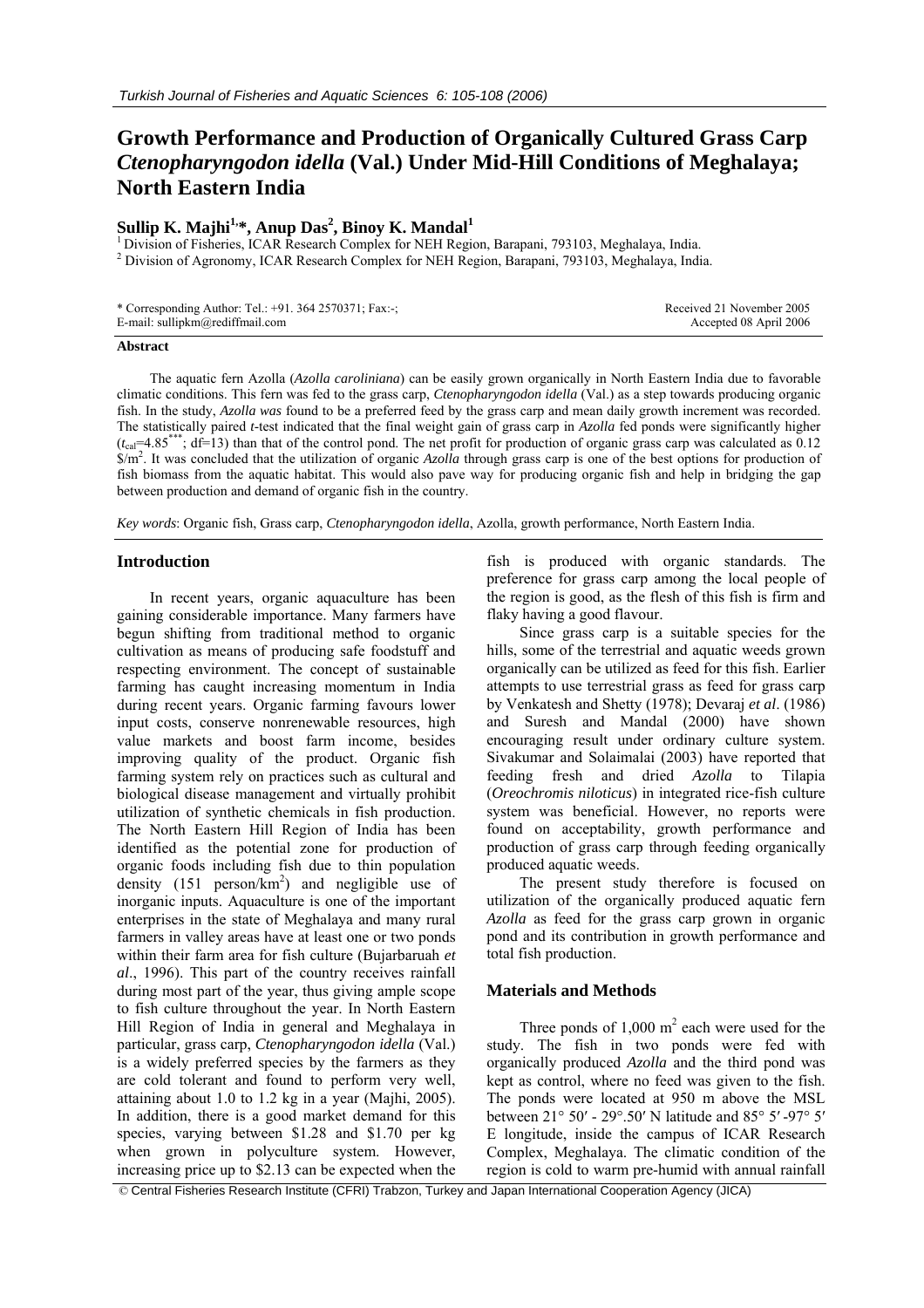of above 2,000 mm.The air and water temperature varies between 11 - 26ºC and 10 - 24ºC, respectively. Before the experiment was conducted, the ponds were kept fallow for over three years as recession period. After that, the ponds were dried and the bottom soil was exposed to sun for one week for eradication of unwanted microorganisms and wild fish. Organic manure in the form of well decomposed Farm Yard Manure (FYM) was applied at the rate of 1 kg/m<sup>2</sup> to fertilize the ponds. Auto-filling of water was performed in each pond through underground seepage, which took one week to reach a water table of 1.0 m. The pond was kept without stocking of fish for 14 days for production of plankton. The experiment lasted for 150 days.

Healthy grass carp fingerlings of 23.50±5.0 g, 5.0±3.0 cm (produced following organic standards i.e. no synthetic inputs were used) were procured from Rural Resource and Training Centre (RRTC), Umran, Meghalaya. A total number of 750 fingerlings were stocked as  $0.75$  fish/m<sup>2</sup> in each ponds including control pond. Before releasing the fingerlings to the experimental ponds, the fish were kept for 12 hours fasting for complete defecation.

The fingerlings in treated ponds were fed with finely chopped aquatic fern *Azolla caroliniana* placed over a feeding basket. The *Azolla* was procured from Division of Agronomy, Indian Council of Agricultural Research (ICAR) Complex, Barapani, Meghalaya, which was grown organically. For manuring of *Azolla* pond, FYM 10 t/ha along with 40 kg phosphorus in the form of Mussorie Rock Phosphate (MRP) were well mixed and allowed for microbial decomposition for one month. This phosphorus enriched FYM was used for fertilizing the *Azolla*. Phosphorus is essential for better growth and multiplication of cyanobacterium, *Anabaena azollae*, which lives in the dorsal cavity of *Azolla* and fixes atmospheric nitrogen, in symbiotic association with aquatic fern *Azolla*. No other synthetic chemicals were used for protection and production. The fish were fed everyday at 9.30 am at the rate of 10% of kg biomass. The nutrient content of *Azolla* was analyzed by following the procedures described by Prasad (1998). The NPK content of *Azolla* on dry weight basis was 1.68%, 0.47% and 1.16%, respectively. It also contained a considerable amount of  $Ca^+(0.5\%)$ , Mg<sup>+</sup> (0.5%) and  $Fe<sup>+</sup>$  (0.21%). In addition to macro and micronutrients, it is also a rich source of amino acids and vitamins (Sardana, 1997).

The water quality parameters (variations in water temperature, pH, dissolved oxygen and total alkalinity) of the experimental ponds were monitored monthly and the samples were analyzed following the standard methods (APHA, 1998). The acceptability of *Azolla* by grass carp and their growth were calculated.

The mean values of weight gain in *Azolla* treated grass carp fingerlings were compared with mean values of weight gain in control by *t*-test (paired two samples for mean).

#### **Results**

The variations in water temperature, pH, dissolved oxygen and total alkalinity during the experiment were  $20 - 22$ °C,  $7.5 - 8.2$ ,  $7.0 - 7.8$  mg/l and 40 to 45 ppm, respectively.

It was clearly observed that grass carp were well accepting the *Azolla* as feed. The weight gain and the average growth of fish fed with *Azolla* are presented in Table 1. The highest and the lowest individual wet weight gains were recorded as 900±50 g and 250±25 g, respectively. Absolute growth for *Azolla* fed grass carp (247.68 g) was 297% higher than that of control group. The *Azolla* fed grass carp also exhibited higher growth increment (1.65 g/fish/day) than that of control (0.42 g/fish/day). Similarly, Specific growth rate (1.65%) and relative growth rate (7.29%) was also found to be higher for *Azolla* fed grass carp. The total production of grass carp at the end of 150 days culture period was  $0.19 \text{ kg/m}^2$  in *Azolla* fed pond and 0.05 kg/m<sup>2</sup> in control pond. The paired *t*-test for mean indicates that the final weight gain of grass carp in *Azolla* treated ponds was significantly different (*t*cal =  $4.85***$ ; df= 13) from that of control pond. Survival was not influenced by treatments as there were 100% survival both in treated and control ponds. Survival and biomass increments of grass carp fed with *Azolla* are presented in Table 2.

Economic evaluation of grass carp production with *Azolla* feeding (Table 3) revealed that a net profit of \$118.00 (\$0.12/m<sup>2</sup>) was obtained from 1000 m<sup>2</sup> pond with an investment of \$314.

## **Discussions**

In recent years, worldwide increasing attention has been given on organic foodstuffs including fish. European Union (EU) directives suggest that fish captured or harvested from the wild cannot be labeled as "organic". It should be produced in under specific conditions (Alderman *et al*., 1998). The organic fish farming is a holistic management system, which promotes and enhances agro-ecosystem health including biodiversity, biological cycle and soil biological activity (Bjorklund *et al*., 1990). Organic production systems are based on specific and precise standard of production, which aim at achieving optimal agro-ecosystem, and which are socially, ecologically and economically sustainable.

In the present study, IFOAM (International Federation of Organic Agriculture Movement) standards were followed to conduct the experiment (Bernward *et al.*, 2002). However, as the experiment was conducted in outdoor system, some of the physical parameters like rainfalls and hailstones were not controllable.

The *Azolla* used in the experiment is otherwise well known as biofertilizer. It fixes atmospheric nitrogen in symbiotic association with cyanobacterium, *Anabaena azollae.* The higher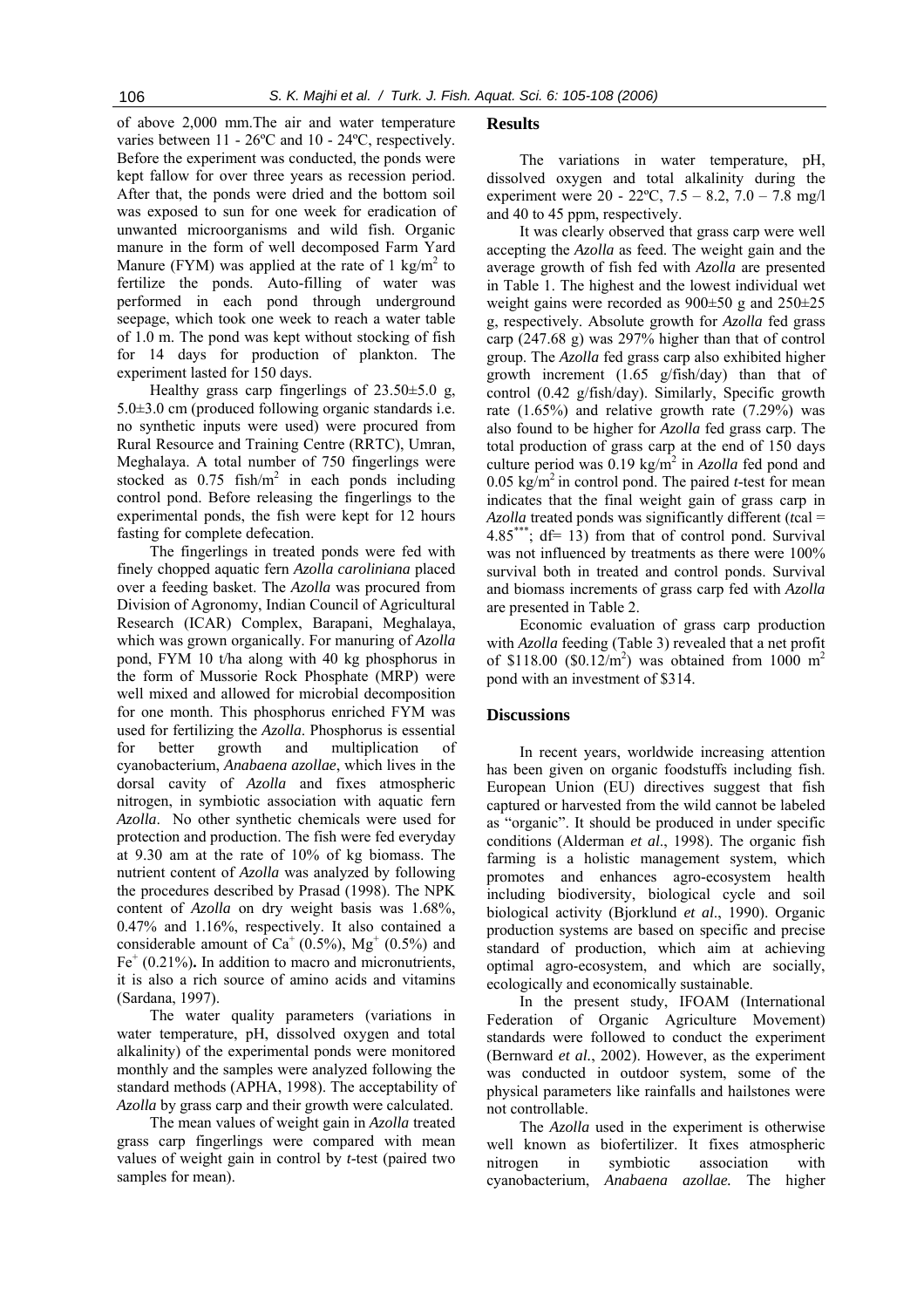| Treatments          | Initial Weight | Final Weight | Azolla fed               | Total Wight              | Absolute                 | Growth Increment         | SGR                      | RGR           |
|---------------------|----------------|--------------|--------------------------|--------------------------|--------------------------|--------------------------|--------------------------|---------------|
|                     | (g/fish)       | (g/fish)     | (g/fish/day)             | Gain $(g/fish)$          | Growth $(g)$             | (g/fish/day)             | $\frac{9}{0}$            | $\frac{6}{2}$ |
| Azolla <sup>"</sup> | 22.66          | 270.34       | 14.6                     | 10.94                    | 247.68                   | . . 65                   | .65                      | 7.29          |
| Control             | 24.25          | 86.67        | $\overline{\phantom{a}}$ | 2.58                     | 62.42                    | 0.42                     |                          |               |
| t value             | $0.184^{NSS}$  | $4.85***$    | $\overline{\phantom{0}}$ | $\overline{\phantom{0}}$ | $\overline{\phantom{0}}$ | $\overline{\phantom{0}}$ | $\overline{\phantom{0}}$ |               |

| Table 1. Effect of Azolla feeding on growth performance of grass carp |  |  |  |
|-----------------------------------------------------------------------|--|--|--|
|-----------------------------------------------------------------------|--|--|--|

SGR: Specific Growth Rate, RGR: Relative Growth Rate, TWG: Total Weight Gain (TWG=Final weight -Initial weight / Initial weight) \* \*Data presented are means of duplicate NS: Not Significant \*\*\*\*: Significant at 1%

|  |  | Table 2. Effect of Azolla feeding on survival and biomass of grass carp |  |
|--|--|-------------------------------------------------------------------------|--|
|--|--|-------------------------------------------------------------------------|--|

| reatment            | Pond<br>Area<br>(m~ | .<br>Initial biomass<br>(Kg) | $\sim$<br>≀ına<br>(kg<br>biomass | Survival (%) |
|---------------------|---------------------|------------------------------|----------------------------------|--------------|
| Azolla <sup>*</sup> | .000                | 17.00                        | 202.76                           | 100          |
| control             | .000                | 18.19                        | 65.02                            | 100          |

\* Data presented are means of duplicate

**Table 3.** Economic evaluation of organic grass carp production with *Azolla* 

| Break down of costs        |       |                |
|----------------------------|-------|----------------|
|                            |       | Amount (US \$) |
| <b>Variable Costs</b>      |       |                |
| Supplies                   |       | 72.84          |
| Feed                       | 35.6  |                |
| Fingerlings                | 15.96 |                |
| Manure (FYM, MRP)          | 21.28 |                |
| Electric/fuel              |       | 00             |
| Labor                      |       | 36             |
| Miscellaneous              |       | 14.47          |
| Maintenance costs          | 10.64 |                |
| Marketing                  | 3.83  |                |
| Total variable costs (TVC) |       | 123.31         |
| <b>Fixed Costs</b>         |       |                |
| Pond construction          |       | 180.86         |
| Depreciation               |       | 9.58           |
| Pond                       | 4.26  |                |
| Equipment                  | 5.32  |                |
| Interest                   |       | 0.00           |
| Total fixed costs          |       | 190.44         |
| Total annual costs         |       | 314.00         |
| Value of production        |       | 431.88         |
| Production (kg)            | 202.8 |                |
| Market value (\$/kg)       | 2.13  |                |
| Net profit                 |       | 118.00         |

1 US \$ = Rupees 47.00 (During November 2005)

content of nutrient and availability of amino acids and vitamins make the aquatic fern ideal to meet the nutritional requirement of grass carp. From the study, it has been observed that *Azolla* fed fish attain a daily growth increment of 1.65 g/fish/day, whereas in control, the growth increment was 0.42 g/fish/day. In contrast, Vinod *et al.* (2004) reported that the growth increment of grass carp fed with four different terrestrial weeds was *Ageratum conyzoides* (0.0646 g/ day), *Biden pilosa* (0.0354 g/day), *Galinsoga perviflora* (0.2476 g/day) and *Crassocephalum. crepidioides* (0.166 g/day). Thus, from the present study, it is well evident that feding grass carp with organically grown *Azolla* will give better returns

(Table 3) in comparison to that of other terrestrial weeds. In addition, the higher growth increment in *Azolla* fed fish may be due to high FCR, which is attributed to high daily feed consumption. According to Grygierek (1973), the large quantity of faeces produced by the grass carp due to high feed consumption may also serve as feed for the bottom feeders in a polyculture system.

Azad (1996) found that the grass carp fingerlings showed a better growth performance (0.071 g/day) when fed with *Ageratum conyzoides* when compared to the aquatic weed *Azolla* and *Lemna*. On the contrary, in the present study, growth of grass carp fed with *Azolla* was remarkably high